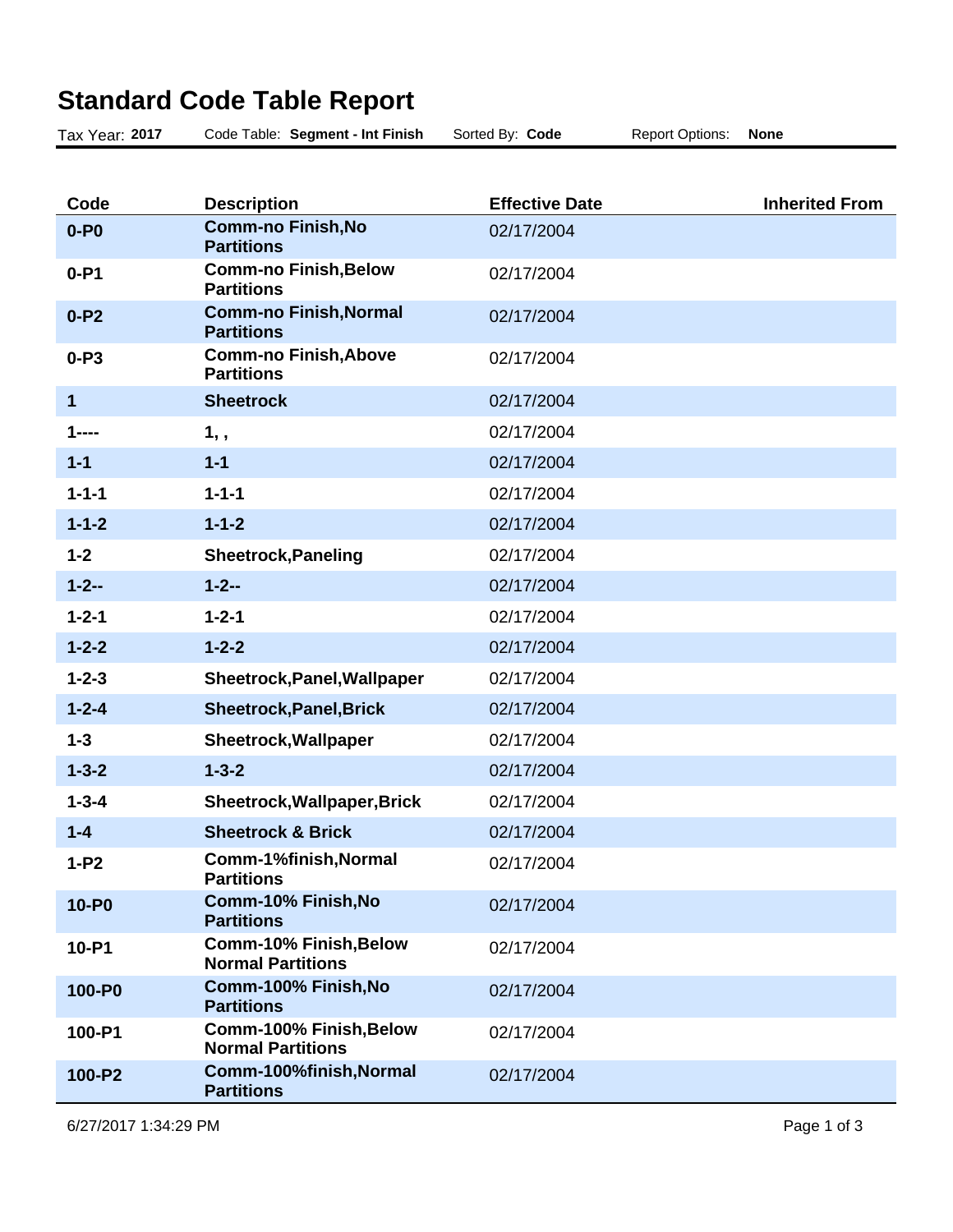| Code           | <b>Description</b>                                  | <b>Effective Date</b> | <b>Inherited From</b> |
|----------------|-----------------------------------------------------|-----------------------|-----------------------|
| 100-P3         | Comm-100% Finish, Above<br><b>Normal Partitions</b> | 02/17/2004            |                       |
| $\overline{2}$ | <b>Panel</b>                                        | 02/17/2004            |                       |
| $2$ ----       | $2^{---}$                                           | 02/17/2004            |                       |
| $2 - 1$        | <b>Paneling, Sheetrock</b>                          | 02/17/2004            |                       |
| $2 - 1 - 3$    | $2 - 1 - 3$                                         | 02/17/2004            |                       |
| $2 - 2$        | $2 - 2$                                             | 02/17/2004            |                       |
| $2 - 3$        | <b>Paneling, Wallpaper</b>                          | 02/17/2004            |                       |
| $2 - 3 - 1$    | $2 - 3 - 1$                                         | 02/17/2004            |                       |
| $2 - 3 - 4$    | $2 - 3 - 4$                                         | 02/17/2004            |                       |
| $20 - P2$      | Comm-20%finish, Normal<br><b>Partitions</b>         | 02/17/2004            |                       |
| 25-P0          | Comm-25%finish, No<br><b>Partitions</b>             | 02/17/2004            |                       |
| $25 - P1$      | Comm-25%finish, Below<br><b>Normal Partitions</b>   | 02/17/2004            |                       |
| 25-P2          | Comm-25%finish, Normal<br><b>Partitions</b>         | 02/17/2004            |                       |
| $\mathbf{3}$   | <b>Wallpaper</b>                                    | 02/17/2004            |                       |
| $3$ ----       | $3$ ----                                            | 02/17/2004            |                       |
| $3 - 2 - 1$    | <b>Wallpaper, Paneling,</b><br><b>Sheetrock</b>     | 02/17/2004            |                       |
| 32-P0          | Comm-32%finish, No<br><b>Partitions</b>             | 02/17/2004            |                       |
| $33-P2$        | Comm-33%finish, Normal<br><b>Partions</b>           | 02/17/2004            |                       |
| 35-P1          | Comm-35%finish, Below<br><b>Normal Partitions</b>   | 02/17/2004            |                       |
| 35-P2          | Comm-35%finish, Normal<br><b>Partitions</b>         | 02/17/2004            |                       |
| 4              | <b>Brick</b>                                        | 02/17/2004            |                       |
| 40-P1          | Comm-40%finish, Below<br><b>Normal Partitions</b>   | 02/17/2004            |                       |
| 40-P2          | Comm-40%finish, Normal<br><b>Partitions</b>         | 02/17/2004            |                       |
| 46-P2          | Comm-46%finish, Normal<br><b>Partitions</b>         | 02/17/2004            |                       |
| 47-P2          | Comm-47%finish, Normal<br><b>Partitions</b>         | 02/17/2004            |                       |
| 50-P0          | Comm-50%finish, No<br><b>Partitions</b>             | 02/17/2004            |                       |